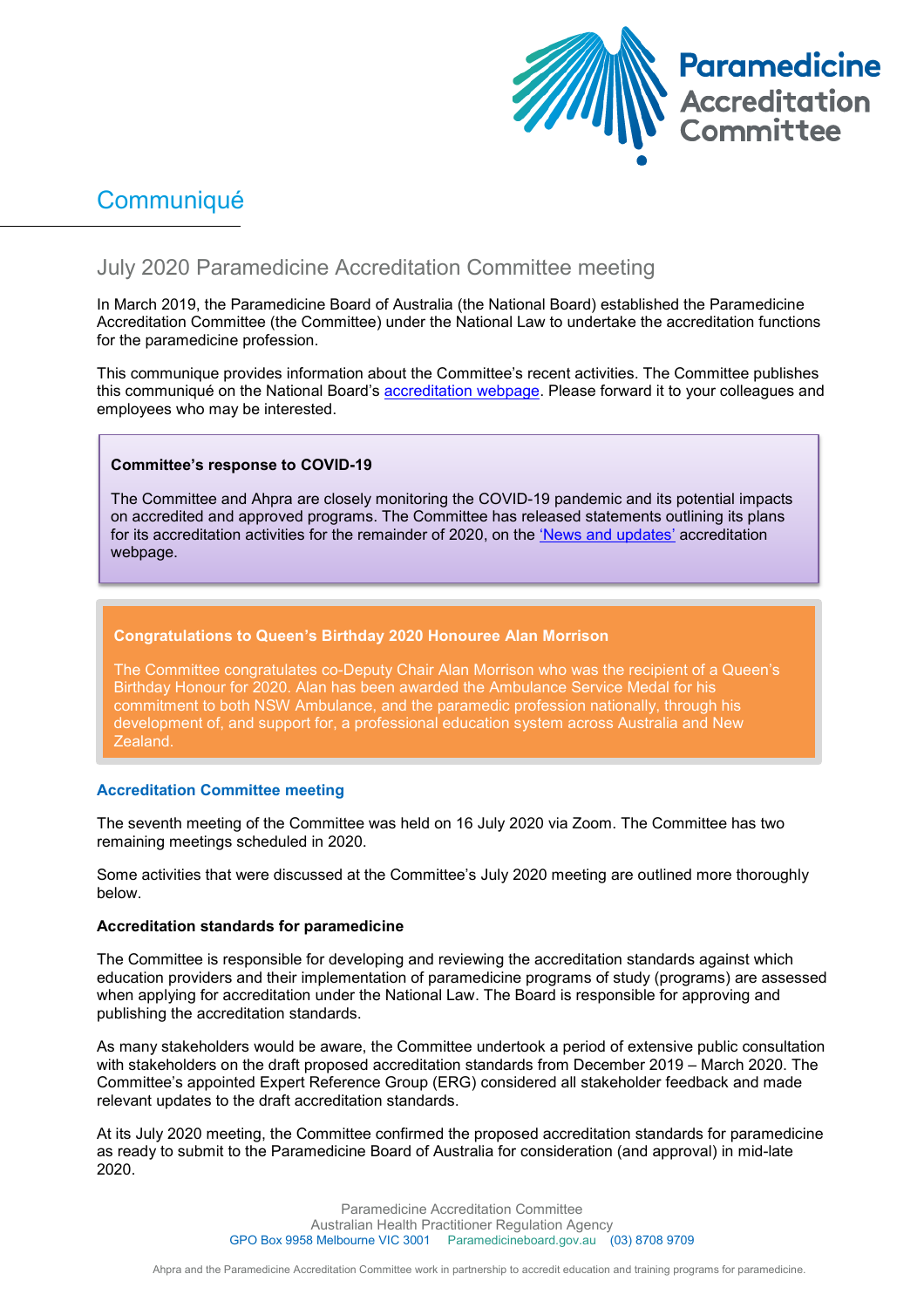#### Accreditation assessments against approved paramedicine accreditation standards

As a result of the COVID-19 pandemic, the completion date for the project to develop the paramedicine accreditation standards was slightly delayed. As soon as the accreditation standards have been approved by the Board, they will be published on the Committee's accreditation webpages and disseminated to education providers.

As a result of the delay in project timeframes, and the impacts of the COVID-19 pandemic on education providers, the Committee agreed to delay initial accreditation assessments against the approved accreditation standards until mid-2021. All education providers will be advised of their estimated accreditation assessment dates later in 2020.

#### **Guidelines for accreditation of education and training programs**

The Committee has recently concluded a project to develop its accreditation process in conjunction with the Aboriginal and Torres Strait Islander Health Practice, Chinese Medicine, Medical Radiation Practice and Podiatry Accreditation Committees. The accreditation process, the *[Guidelines for accreditation of](https://www.ahpra.gov.au/documents/default.aspx?record=WD20%2f29851&dbid=AP&chksum=daTbzH1QYREqME%2f732YvSw%3d%3d)  [education and training programs](https://www.ahpra.gov.au/documents/default.aspx?record=WD20%2f29851&dbid=AP&chksum=daTbzH1QYREqME%2f732YvSw%3d%3d)* (guidelines) are now available on the Committee's webpages.

#### **Monitoring approved programs of study**

Under section 50 of the National Law, the Committee has a statutory responsibility to monitor approved programs of study and the education providers offering them. Until such time that the accreditation standards for paramedicine are approved by the Board, the Committee must monitor approved programs of study and the education providers offering them to ensure that the Committee and the National Board can be assured that a program of study approved under section 310 of the National Law continues to provide a qualification for the purposes of registration in paramedicine.

At its July 2020 meeting the Committee continued with consideration of further information requested from education providers resulting from the inaugural round of paramedicine education providers' routine annual monitoring submissions, as part of its responsibility to monitor education providers and their programs in 2019/2020.

## COVID-19 special monitoring for all paramedicine education providers

As forecast in its [11 May 2020 statement,](https://www.paramedicineboard.gov.au/Accreditation/Updates.aspx) the Committee is now carrying out special COVID-19 monitoring of all paramedicine Board-approved programs of study.

In an out-of-session meeting in June 2020, the Committee agreed on its framework to collect information from education providers about changes impacting final year students in 2020, resulting from the COVID-19 pandemic.

The Program Accreditation Team has distributed the COVID-19 reporting template to education providers for completion by the end of July 2020.

#### **Stakeholder engagement**

The Program Accreditation Team on behalf of the Committee continues to engage with education providers via the Committee's [accreditation webpage](https://www.paramedicineboard.gov.au/Accreditation.aspx) and through correspondence on email and phone contact, and communiques via the Program Accreditation Team.

#### **Call for accreditation assessor applications**

In March 2020, the Committee commenced a campaign to recruit accreditation assessors, which recently closed. Due to COVID-19, the timeframes for selection and appointment of accreditation assessors were extended and the Selection Advisory Panel (SAP) appointed by the Committee has now evaluated all accreditation assessor applications. Any interviews required are being conducted throughout July and August 2020. The Committee will consider the recommendations from the SAP at its October 2020 meeting and make its selections in late-2020. All successfully appointed accreditation assessors will be required to undergo assessor training in early 2021.